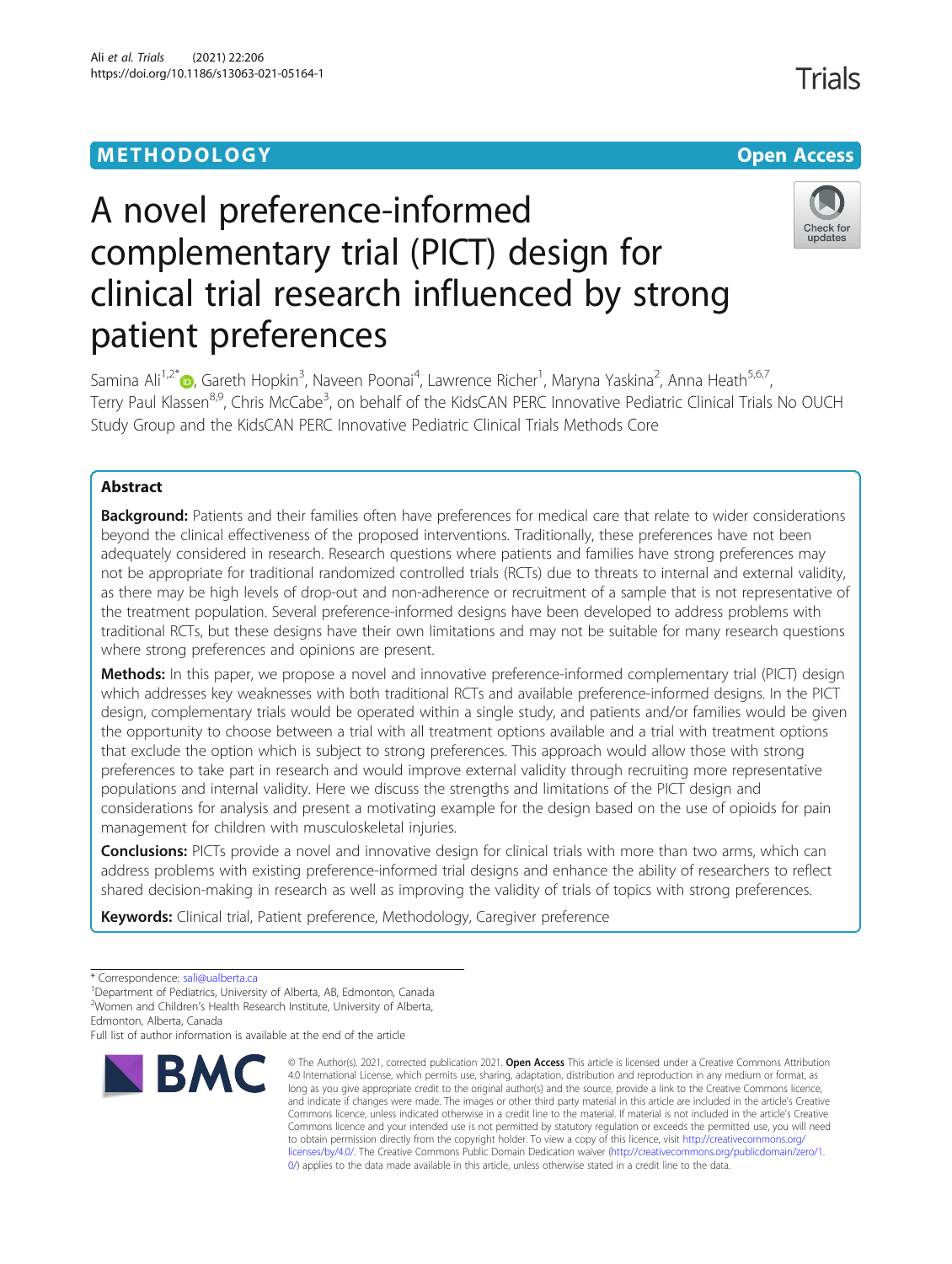#### Background

Patients and families are often presented with treatment options that require them to consider the efficacy of treatments, their personal preferences, and the values and weight they place on health outcomes [[1\]](#page-7-0). In clinical practice, patients, families, and clinicians can work towards shared decision-making that achieves a balance between effectiveness and preferences [[2](#page-7-0)]. However, in research, patients and families must choose whether to give consent and receive an allocated treatment or be excluded. This can pose problems for research both ethically (i.e., shared decision-making) and practically (i.e., study feasibility, validity).

Preferences in healthcare arise for a number of reasons and reflect patients' and families' personal values regarding treatment options. When they are strongly held, preferences may drive treatment decisions regardless of the effectiveness of treatments and consideration of preferences is crucial to effective shared decision-making [[1\]](#page-7-0). Awareness of patient preferences and their importance has increased over recent years, but there is often still a mismatch between what health professionals believe patients value and what they actually value [[3\]](#page-7-0). In research, there is still limited focus on patient preferences and novel approaches are needed to ensure that preferences are considered when planning studies.

#### Preference-informed trial designs

Randomized controlled trials (RCTs) are considered the gold standard of effectiveness research and are the design of choice for comparing interventions in healthcare [[4\]](#page-7-0). However, when patients have strong preferences that directly influence treatment decisions, the traditional RCT design may be problematic. The *external* validity of trials relies on recruiting a sample which is representative of the patient group as a whole. Where strong preferences are present, traditional RCTs may be unable to recruit patients who would not accept random allocation to an intervention, and this may lead to unrepresentative samples or could undermine trial feasibility. Additionally, the *internal* validity of trials relies on randomized patients having similar adherence to treatment options and retaining patients for the duration of follow-up in the trial. Where strong preferences are present, patients may drop out or cross-over if they receive an intervention they do not want or feel uncomfortable about being blinded.

Some attempts to adapt the RCT design have been made [\[5](#page-7-0)] with preferences recorded after consent but prior to randomization and this information being used in analyses to explore whether treatment effects differ according to preference. When preferences are not strongly held, this approach has been acceptable [\[6](#page-7-0)], but where preferences are more strongly held, innovative trial methods are needed to ensure representative samples are recruited and retained. Partially randomized preference trials and doubly randomized preference trials have both been developed to incorporate consideration of preferences, but for both designs, there are outstanding issues [\[6,](#page-7-0) [7\]](#page-7-0).

In partially randomized preference trials, patients who wish not to be consented to randomization are able to opt for their preferred treatment while patients without strong preferences are randomized using traditional methods [[6,](#page-7-0) [8](#page-7-0)]. This approach addresses some concerns regarding external validity as patients with strong preferences are still able to take part in the research. It also may help with issues of internal validity if participants have higher levels of adherence and can be retained in greater numbers at follow-up. However, this method introduces biases that may limit its use. Patients who choose to select their treatment rather than being randomized become an observational cohort with the potential for high levels of selection bias. This limits the validity of including these participants in pooled analyses with randomized participants, and this analytic approach cannot address issues of bias. Furthermore, there are practical challenges in using this approach with some research questions. If only one of multiple treatment options is subject to strong preferences, there is the possibility that only a small number of patients would opt for randomization or for one of the treatments. This would lead to the loss of the randomization element of the trials and introduce an imbalance across preference arms leaving it of little value.

A recently published partially randomized preference trial adopted this approach after initial problems with recruiting for a traditional RCT [[9\]](#page-7-0). Recruitment rates increased after investigators allowed participants to choose either traditional randomization or their preferred treatment (i.e., ambulatory or inpatient care) for severe nausea and vomiting of pregnancy. Data from both randomized and preferred treatment arms were pooled for analysis, but this approach seems undermined by a difference between the characteristics of the groups at baseline. For the primary outcome, those choosing inpatient treatment had the highest nausea/vomiting score in the four groups, and those choosing the outpatient treatment had the lowest score. The issues presented by these differences and their impact on the results were not fully explored. Indeed, the use of a partially randomized preference trial design improved recruitment rates and external validity, but worsened threats to internal validity.

Another option for preference-informed trials is the doubly randomized preference trial design. In this design, patients are randomized either to a random group with conventional randomization to intervention arms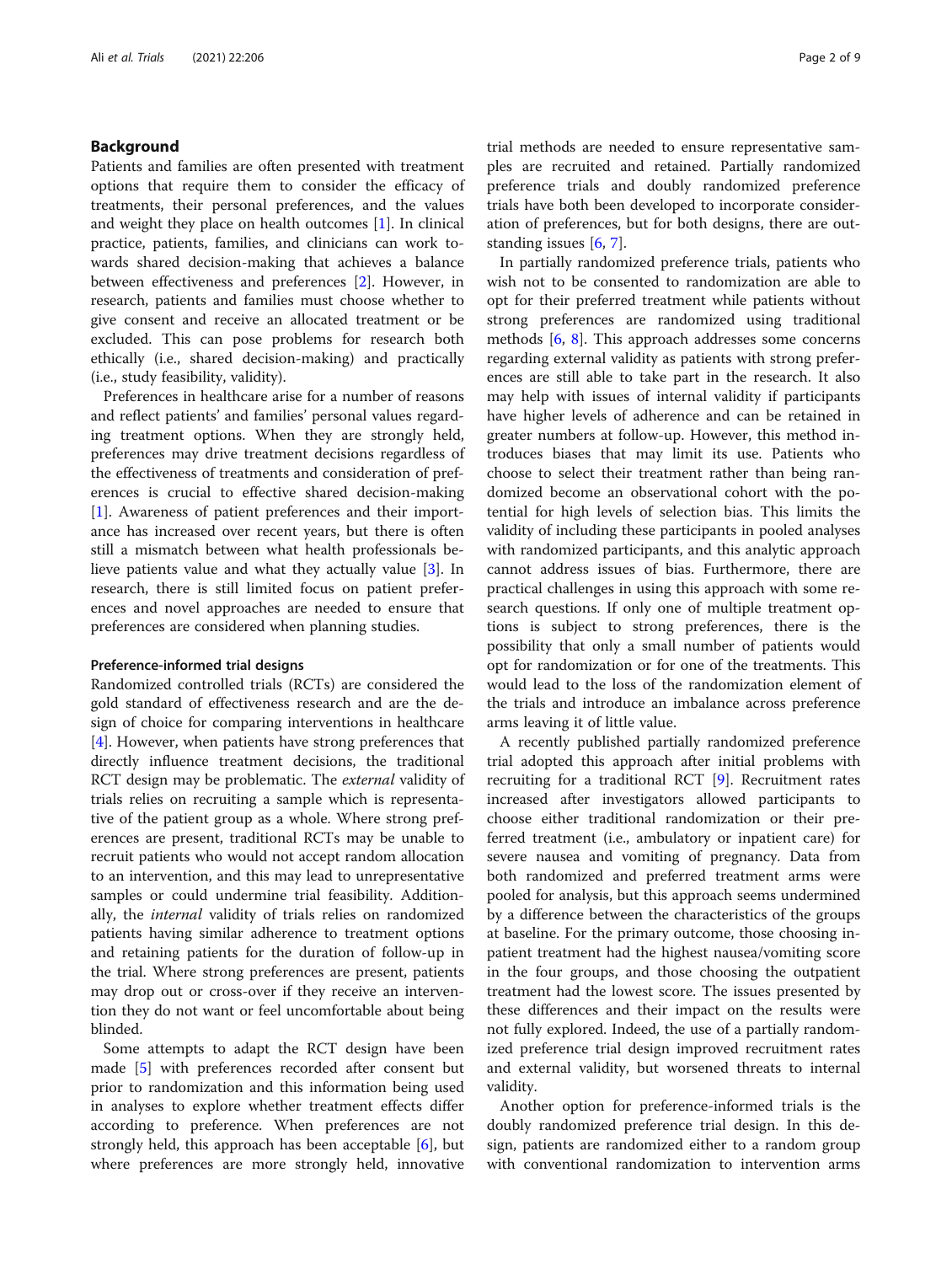or to a choice group where they are able to choose their intervention [[7\]](#page-7-0). This approach may help to address issues of internal validity as participants in the random and choice groups should be similar, but nonetheless issues of selection bias may remain within the choice group [[10\]](#page-7-0). The doubly randomized preference trial design may increase the number of patients who choose to consent as there is a lower chance that they may be ultimately randomized to a less preferred treatment. However, in research questions with strong preferences, a number of patients may still be unwilling to consent to this. This can translate to problems with external validity that are also seen in traditional RCTs.

In an example of a doubly randomized preference trial, Zoellner et al. [\[11](#page-7-0)] examined the comparative effectiveness of prolonged exposure to triggers of traumatic stress compared to sertraline for the treatment of post-traumatic stress disorder and randomly allocated participants to a random assignment group or a choice group. From the outset, they expected a preference for prolonged exposure and high levels of drop-out and non-adherence in the sertraline group. These expectations were borne out, and threats to internal validity were introduced with many more participants in the choice arm selecting prolonged exposure than sertraline. In addition, there were low levels of adherence and high levels of drop-out, particularly for the randomized to sertraline groups. From the trial reporting, it is difficult to ascertain the proportion of eligible participants who gave consent, but it seems plausible that those with the strongest aversion to medication and/or desire for prolonged exposure would not be included in the study, raising similar issues of external validity that one might expect with a traditional randomized clinical trial.

Both of these preference-informed trial approaches are useful in some circumstances, but there continues to be a need for novel innovative designs for research questions where there are strongly held preferences which will have a large impact on the behavior of eligible patients. In this paper, we propose a novel and innovative design for comparative effectiveness trials which include three treatment options and a patient group who may have a strong aversion to one of the treatment options. This innovative design for clinical trials with more than two arms was motivated by a comparative effectiveness trial of pain medications in the emergency department for pediatric musculoskeletal (MSK) injury where families often have a strong preference to avoid opioids [[12,](#page-7-0) [13\]](#page-7-0). This design could improve both *internal* and *external* validity compared to traditional randomized controlled trials and existing preference-informed trial designs. In addition, it would respect values of shared decisionmaking and patient and caregiver autonomy in the research setting and could give real-world insights into the impact of preference on treatment decisions.

# A novel preference-informed complementary trial (PICT) methods

### Design

The preference-informed complementary trial (PICT) design is a method that has been designed to allow patient and caregivers' preferences to be reflected within the research context and to address the methodological limitations of other preference-informed designs. The design relies on two complementary trials being implemented within a single study and allows patients/caregivers to select between trials at the same entry point. The complementary trials are designed as collaborative trials and would function in parallel to avoid duplication of effort and resources that would be needed to provide the trials separately.

In the PICT design, patients and families are asked whether they would prefer to participate in one of two simultaneously occurring complementary, or 'sister,' trials (see Fig. [1\)](#page-3-0). These two trials contain differing numbers of interventions, with one trial including all possible interventions and one trial excluding the intervention that is subject to strong preferences, allowing patients and families to be included in research but to avoid a specific treatment option. After patients and families have chosen the trial based on their preference, they are randomized to the interventions included in the trial of their choice. Trial procedures from traditional randomized controlled trials are then followed, with the two complementary trials sharing identical procedures, and running in parallel, until the completion of both trials. The use of two complementary trials allows those who have a strong preference to avoid a particular treatment option while still being randomized to the other available treatment arms. It is envisaged that this approach could lead to all patients being pooled in a single analysis, if statistically and clinically appropriate, which would lead to increased power and improved generalizability.

#### Analysis

The populations in the complementary trials may be different, as they do not have the same preferences. If these preferences do NOT influence the treatment effect, then the two trials could be analyzed together to estimate the single common treatment effect. This would improve the power of the study and our ability to generalize study results to different patient populations. In PICT trials, a family's expression of preference is, by definition, measured at baseline (i.e., at the time of recruitment). Randomization should, in theory, allow for equal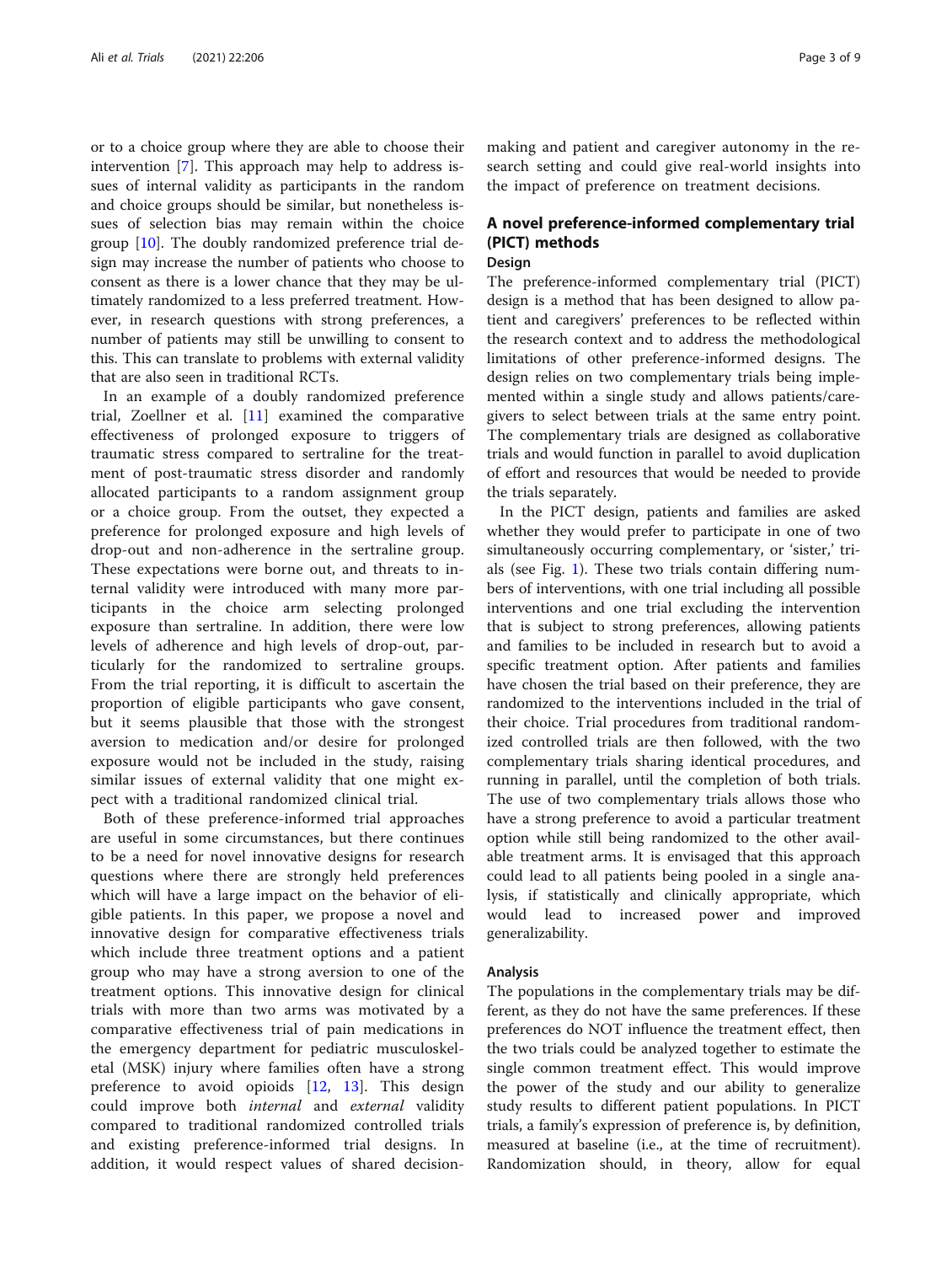<span id="page-3-0"></span>

distribution of all other unknown variables between the populations, so long as they are not conditional on preference, as preference of trial choice is the only factor that influences the probability of receiving any one of the treatments at the time of randomization. However, to erroneously estimate a single treatment effect would lead to biased, potentially imprecise, and thus misleading results. To mitigate this potential risk, we propose that a single treatment effect should be estimated within PICTs unless there is clinical or statistical evidence of an important, fundamental difference between the two populations, with a separate treatment effect estimated for each trial as a sensitivity analysis.

We suggest that the clinical rationale for estimating a single treatment effect should focus on whether the baseline characteristics across the complementary trials are similar based on clinical meaningfulness and acceptability to knowledge users. In order to determine this, we will engage clinicians to indicate the level of differences in baseline characteristics of the two complementary trials that would be seen as acceptable for estimating a single treatment effect. To minimize the bias in this decision-making, pre-specified decision rules should determine a maximum tolerated difference between the trials for each of the baseline characteristics and these decisions should be guided by feasibility and pilot studies. It is possible that several patient characteristics could strongly influence the preference for one treatment over another; however, if there is clinical rationale that these cannot be effect modifiers, then they can be excluded. If a clinical rationale for estimating a

single treatment effect has been established, we suggest a formal statistical testing procedure to determine whether there is statistical evidence that the complementary trials should be analyzed separately. This statistical testing should assess whether there is a statistically significant difference between the treatment effects for the primary outcome across the trials. Only if there is no evidence, statistically or clinically, for a different treatment effect across trials should a single treatment effect estimate be provided. By including a statistical and clinical testing procedure, we will ensure that the analysis of the PICT will be acceptable within the clinical community, even in the settings where the test of significance for the trial by treatment interaction is underpowered.

The analysis plan for PICTs should include details on both the clinical and statistical testing procedures that will be used. It is advisable that the analysis plan outlines the analytical procedures that would be followed in both cases, with and without a single treatment effect. Separate analysis of the two trials should also be included as a supplementary analysis, if the primary analysis focuses on estimating a single treatment effect.

#### Sample size considerations

As the analysis for PICTs may require a separate analysis for each trial, we suggest that they are powered separately. This means that the sample size requirements for PICTs are larger than a standard RCT. We also recommend that the recruitment rates into each trial are monitored closely, with potential adjustments made if required to ensure the feasibility of the trials, i.e.,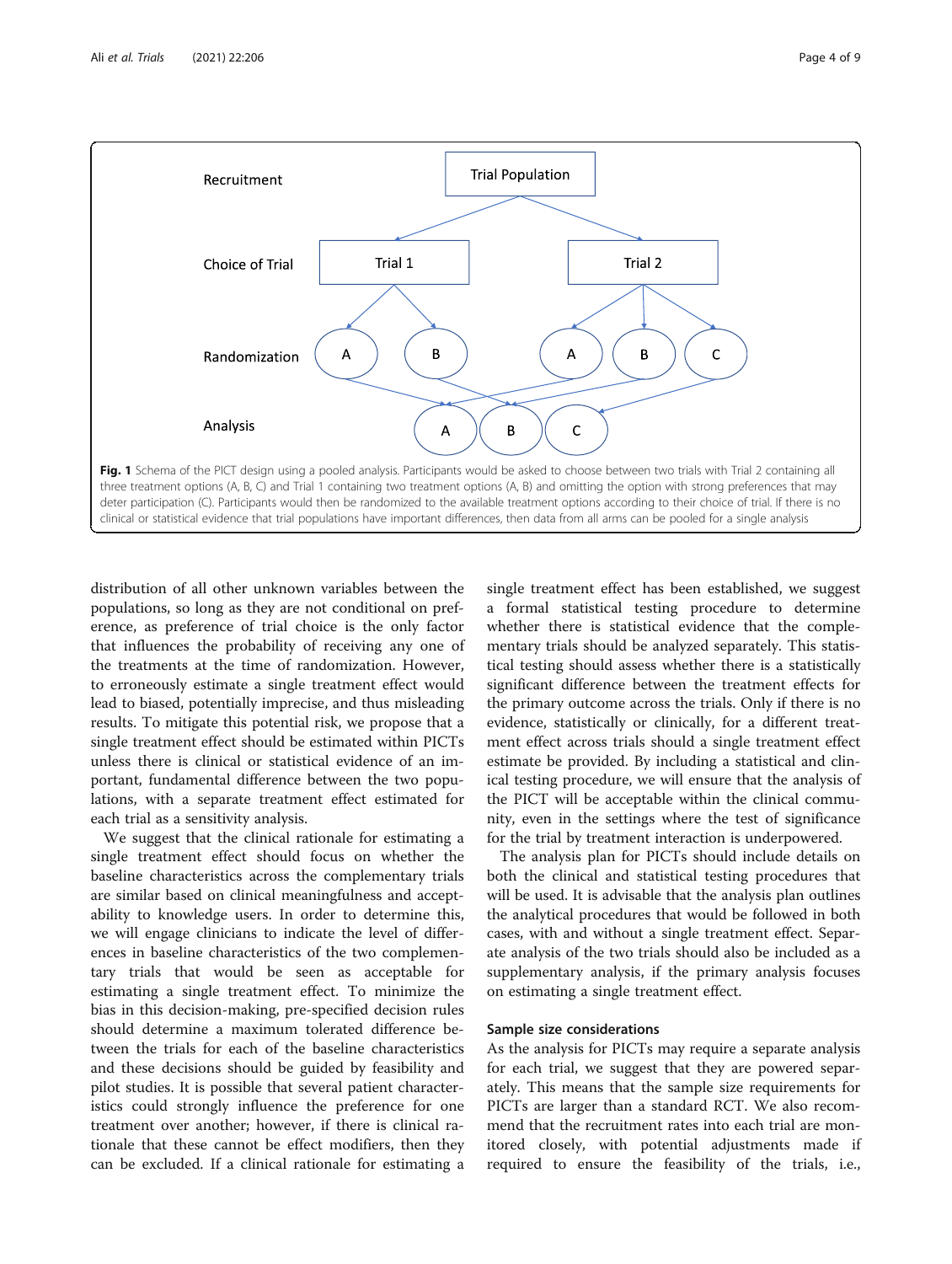stopping a trial early or changing randomization ratios to ensure enough patients receive the intervention that is subject to strong preferences. The impact of these adjustments on the statistical power of the individual trials should be assessed and reported clearly.

#### **Discussion**

#### Motivating example

Our research team wished to examine pain management options for children with MSK injury [\[14](#page-7-0)–[16\]](#page-7-0). Ibuprofen has been established as first-line therapy for acute MSK pain, but is often inadequate in isolation [[15,](#page-7-0) [17,](#page-7-0) [18](#page-7-0)]. As such, there was a need to identify an adjuvant medication to augment the analgesia provided by ibuprofen. An opioid, oral hydromorphone, has been shown to be effective in other contexts [[19,](#page-7-0) [20](#page-7-0)] and is appropriate as a candidate for comparison to other non-opioid analgesic options (ibuprofen; ibuprofen + acetaminophen). The addition of acetaminophen to ibuprofen was included because it has been shown to be effective for other patient groups [[19](#page-7-0), [20](#page-7-0)] and, if shown to have a similar additive efficacy in this setting, would be a non-opioid option. Despite the known effectiveness of opioids for moderate to severe pain  $[21]$  $[21]$ , the opioid crisis in North America means that many patients and families may have strong preferences to avoid opioids. Deaths from opioids in the USA and Canada have reached epidemic levels [\[22,](#page-7-0) [23](#page-7-0)], and media, third sector, and health service responses have increased the salience of the dangers of non-medical use of opioids [[24\]](#page-7-0). Due to this, along with the unknown risk of developing opioid use disorders after short-term therapeutic use, families may want to avoid exposure to opioids in a clinical trial regardless of their potential effectiveness; recent empirical work supports this notion and has suggested that less than 50% of caregivers would accept opioids for moderate pain after MSK injury [\[13](#page-7-0)].

Due to this opioid reluctance, it was decided that a traditional RCT and a doubly randomized preference trial would have low recruitment rates. Similarly, a partially randomized controlled trial may have limited recruitment to the randomized group and an imbalance between caregivers choosing against oral hydromorphone. Due to these limitations, the PICT approach was conceived for the Non-Steroidal or Opioid Analgesia Use for Children with Musculoskeletal Injuries (No OUCH) study which began recruitment in early 2019 (ClinicalTrials.gov Identifier: NCT03767933) [[25\]](#page-8-0).

In the No OUCH PICT, caregivers are asked whether they would like to participate in a 3-arm trial which includes all possible treatment options (oral ibuprofen + oral hydromorphone; oral ibuprofen alone; oral ibuprofen + oral acetaminophen) or a 2-arm trial arm which does not include the opioid treatment (oral ibuprofen

alone; oral ibuprofen + oral acetaminophen). This approach allows caregivers who would be reluctant to take part in the trial if there was a chance of receiving opioids to be included, allowing caregivers' opioid preferences to be reflected in the research design.

Our motivating example will also embed a preference survey into the study to examine whether families' characteristics, prior experience with opioid treatment or substance misuse, or source of injury differ according to preference. A qualitative sub-study will also use interviews to further understand caregiver decision-making.

To determine whether the two trials have clinically different baseline characteristics, we will evaluate these characteristics at the interim analysis at the mid-point of the No OUCH trials. We will tabulate these baseline characteristics as though they are to be included in the final report. We will then ask a group of experts whether they think the results of a trial in one of these populations are relevant to the other. If they do not believe the two populations are similar, based on this interim analysis, then a discrete choice experiment will be undertaken within the Pediatric Emergency Research Canada network to determine a formal rule for pooling. Statistical testing for different treatment effects across the two trials will be undertaken using nested linear mixed models. Specifically, the full model will include a treatment by trial interaction term while the reduced model will only include two treatment effect parameters. A likelihood ratio test will be used to declare whether the treatment by trial interaction is significant.

Both trials have a power of 90% to detect the treatment effect, with sample sizes of 170 and 315 for the two- and three-arm trials, respectively, giving a power for the combined analysis of 98%. Thus, the minimum sample size of the No OUCH PICTs is 1.54 times higher than the equivalent three-arm trial. The No OUCH trials also include an interim assessment of the recruitment rates into the two trials. Thus, the sample size may change as we could increase the proportion of patients randomized to oral ibuprofen + oral hydromorphone in the three-arm trial if there is a high imbalance in recruitment rates, provided that the power of the three-arm trial remains above  $80\%$  [\[26](#page-8-0)]. If the treatment by trial interaction is not significant, then the trials will also be analyzed separately as sensitivity analyses (Fig. [2](#page-5-0)). If there is clinical or statistical evidence that the treatment effect is not the same across the two trials, indicating confounding or effect modification, then the trials will re-analyzed and reported separately (Fig. [3\)](#page-5-0). In both eventualities, the PICT approach is superior to traditional RCTs or other preference-informed trials. On the one hand, if no differences exist, recruitment will have been maximized. On the other hand, if differences do exist, then a group who would have not otherwise been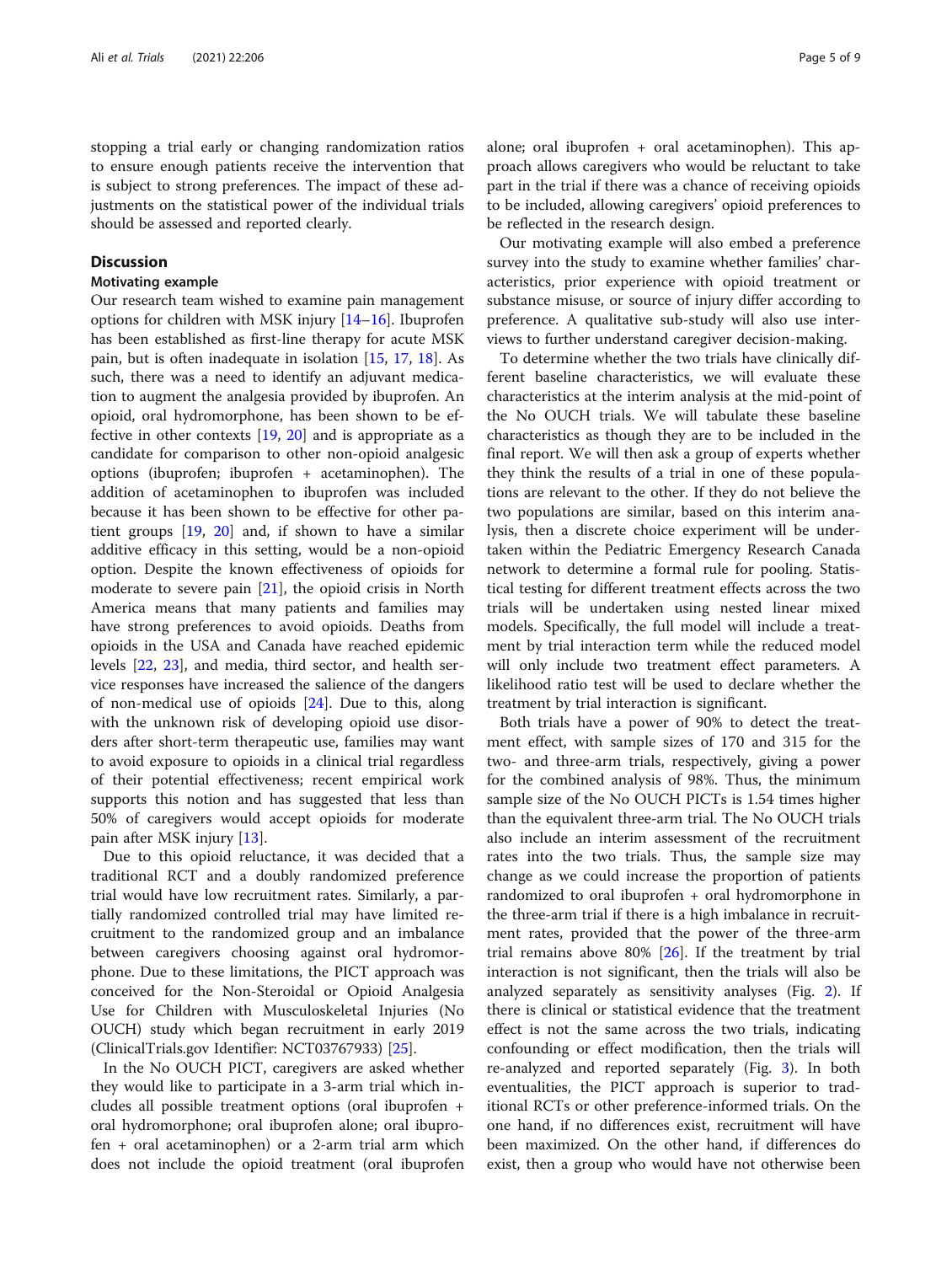<span id="page-5-0"></span>

recruited will be included in the study. The complete statistical analysis plan is published and available for reference [\[26](#page-8-0)].

### Strengths and limitations of the preference-informed complementary trials design

A key advantage of the PICT design is that it allows patients with a strong preference to avoid a particular treatment and still participate in the research process,

thereby increasing the external validity of the trial. In the No OUCH study, it is anticipated that more caregivers will agree to participate in the study than if we ran a single trial with an opioid arm. This will improve the external validity by increasing the number of eligible participants enrolled in the study compared to other trial methodologies.

The PICT design can also improve internal validity by reducing drop-out, poor adherence, and cross-over by

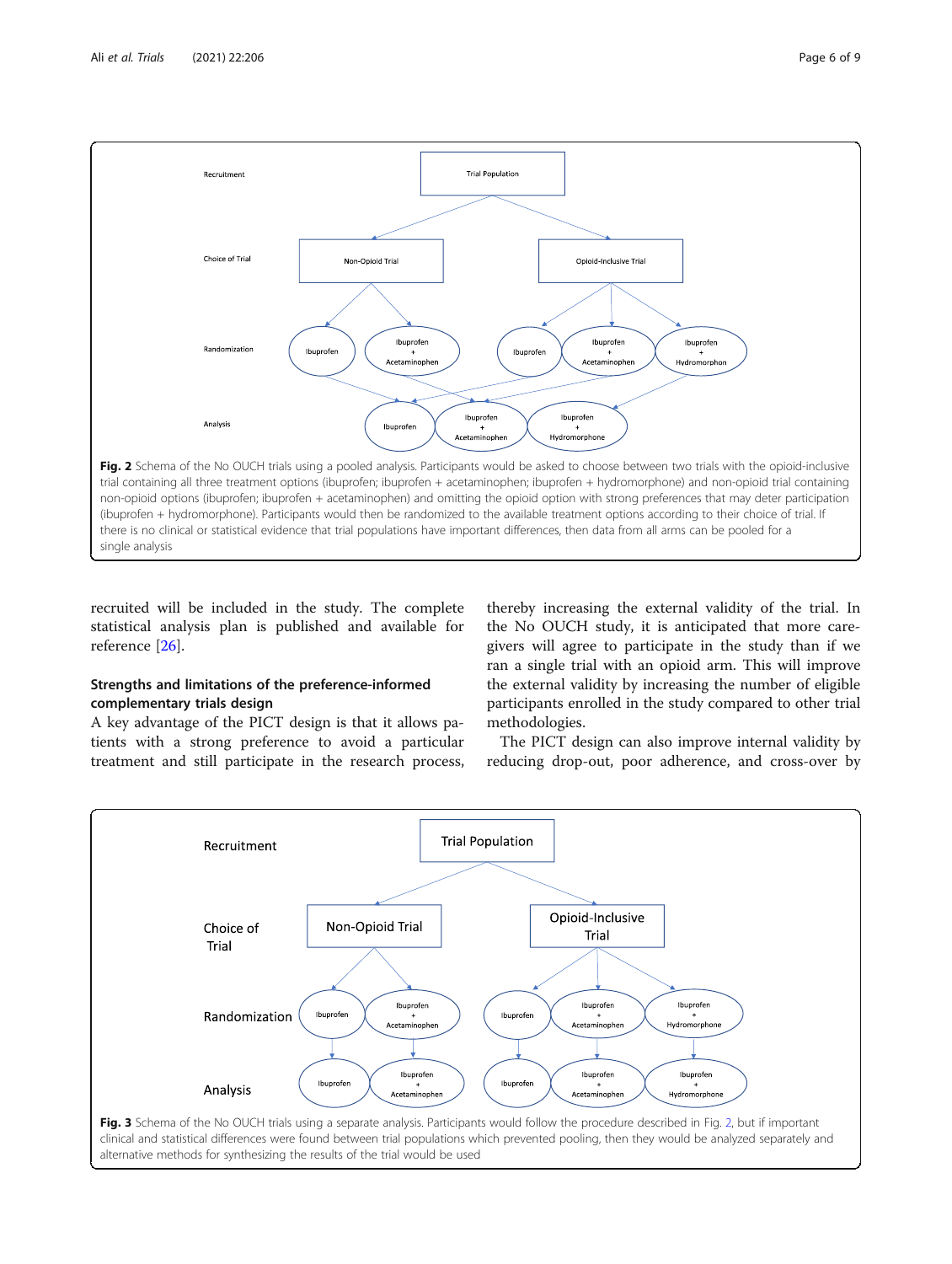allowing patients to avoid treatment options to which they have a strong aversion or to select a trial with more favorable options. These issues would not be seen in the motivating No OUCH trial due to the immediacy of the intervention and short-term outcomes (i.e., oral administration at randomization and change in pain score at 60 min). However, in trials with different treatment modalities (i.e., pharmacologic and psychological arms), this may be particularly important.

Another benefit of the PICT design is that a larger number of eligible patients and families are included in the research. This allows for a quantitative and qualitative exploration, in a more representative sample, of why strong preferences for different treatment options are present. This mixed methods approach could ensure that as much information as possible is learned from trial-based research [[27\]](#page-8-0). In cases where effectiveness may differ according to preferences, this will also provide valuable information to improve understanding of treatment mechanisms and responses in real-world scenarios.

There are threats to internal validity with the PICT design. If preferences are driven by or associated with confounders or effect modifiers, pooled analyses are not appropriate. For example, in the No OUCH trial, if preferences lead to substantial differences in age, pain score at baseline, or type of injury, then pooling would not be appropriate as these variables could be confounders or effect modifiers. This issue also affects partially randomized preference trials. In the PICT design, the population with strongly held preferences will be included in the study and will still be randomized to the treatment options which they are willing to receive. Thus, the PICT design still determines the best treatment option for this group and can guide decisions in the real world where clinicians face questions about the most effective treatment for those with strong treatment preferences.

In the No OUCH study, the two complementary trials are powered to detect a difference within the trial and recruitment will need to continue into both trials until recruitment targets are met. This means that a greater number of participants compared to a traditional 3-arm randomized trial would be needed, with overrecruitment of the 2-arm trial. Thus, a PICT trial may take longer and be more resource intensive than other trial designs. However, the benefits of using the PICT design will often outweigh these concerns and provide more comprehensive analysis across a spectrum of research questions. A PICT design will also guard against loss of validity if a high level of patients decline to be exposed to a particular treatment option. In addition, the cost of recruiting additional participants or delivering additional interventions may be limited compared to the resources needed to set up and deliver a second separate

clinical trial of any size. The PICT design is a proposed solution to the problem of patient preferences making a trial unfeasible. Hence, while a larger sample size may extend the recruitment period for a PICT trial, we would only expect this trial design to be employed when a conventional trial design is deemed unfeasible.

#### Conclusions

In healthcare, patients and families may have strong preferences about the treatments they receive that go beyond considerations of efficacy. When interventions have such preferences attached, traditional RCTs and preference-informed designs have issues with internal and external validity that need to be addressed. The novel and innovative preference-informed complementary trial (PICT) design can address these issues while also allowing patients' and families' values to be reflected and understood in research and ensure trial funding is used efficiently. In our motivating example, a multiarmed trial with opioids in acute pain for MSK injury, the PICT is the preferable design. It allows patient and family preferences to be reflected and understood in research. It also ensures that recruitment is maximized and questions that are relevant to clinical practice can be answered in a timely manner. Many other research questions could benefit from this approach, which addresses issues with both internal and external validity. Thus, research in areas with strong preferences should consider this design alongside traditional RCTs and other preference-informed designs. The No OUCH trial will provide information on the implementation of PICT trials and will provide guidance to support teams who wish to replicate this approach in future studies.

#### Abbreviations

MSK: Musculoskeletal; No OUCH: Non-Steroidal or Opioid Analgesia Use for Children with Musculoskeletal Injuries; PICT: Preference-informed complementary trial; RCT: Randomized controlled trial

#### Acknowledgements

We thank all members of the KidsCAN PERC Innovative Pediatric Clinical Trials No OUCH Study Team (Dr. Amy Drendel, Dr. Jeff Round, Dr. Martin Offringa, Dr. Petros Pechlivanoglou, Dr. Eleanor Pullenayegum, Juan David Rios, Dr. Andrew Willan, Dr. Serge Gouin, Dr. Antonia Stang, Dr. Scott Sawyer, Dr. Maala Bhatt, Manasi Rajagopal, Marie-Christine Auclair, Kelly Kim, Lise Bourrier, Lauren Dawson, Kamary Coriolano DaSilva, Pamela Marples, Rick Watts, Dr. Jennifer Thull-Freedman, Dr. Patrick McGrath, Dr. Timothy A.D. Graham, Dr. Lisa Hartling, Tannis Erickson, Brendon Foot, Serena Hickes, Kurt Schreiner, Julie Leung) and the KidsCAN PERC Innovative Pediatric Clinical Trials Methods Core (Dr. Martin Offringa, Dr. Petros Pechlivanoglou, Dr. Eleanor Pullenayegum, Juan David Rios, Dr. Jeff Round) for assistance in developing the preference- informed complementary trial design and the No OUCH trial methodology. We would also like to acknowledge the KidsCAN PERC Innovative Pediatric Clinical Trials team and our parent advisors who provided valuable input on the study design and documents. We want to thank the Pediatric Emergency Research Canada (PERC) network of healthcare professionals and the Kids-CAN Trials Network for their contribution and support to this project and pediatric clinical research in Canada.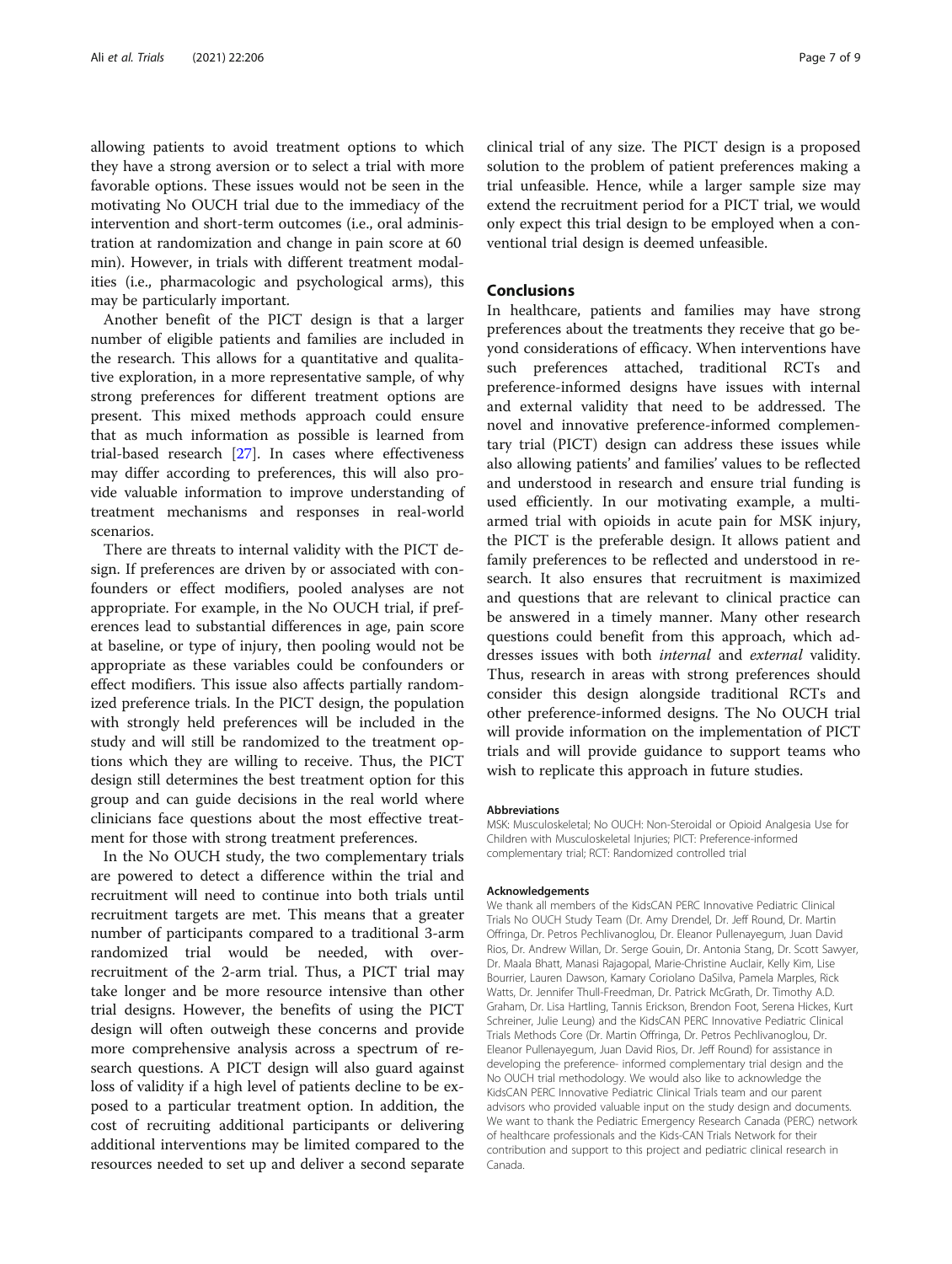#### <span id="page-7-0"></span>Authors' contributions

SA conceptualized the novel methodology, secured funding, and co-drafted the manuscript. GH co-drafted the manuscript and relevant performed literature reviews. NP and TPK secured funding and critically reviewed and edited the manuscript. LR and CMC co-conceptualized the novel methodology with SA, secured funding, and critically reviewed and edited the manuscript. MY and AH developed and drafted the analysis plan described and critically reviewed and edited the manuscript. All authors read and approved the final manuscript.

#### Funding

This work is funded through an Innovative Clinical Trials Multi-year Grant from the Canadian Institutes of Health Research (funding reference number MYG-151207; 2017–2020), as part of the Strategy for Patient-Oriented Research and in partnership with the Alberta Children's Hospital Research Institute (Calgary, Alberta), Centre Hospitalier Universitaire Sainte-Justine (Montreal, Quebec), Children's Hospital Research Institute of Manitoba (Winnipeg, Manitoba), CHEO Research Institute (Ottawa, Ontario), Hospital for Sick Children Research Institute (Toronto, Ontario), Research Manitoba (Winnipeg, Manitoba), University of Western Ontario (London, Ontario), and the Women and Children's Health Research Institute (Edmonton, Alberta). These funding bodies have had no role in the design of the study described or in writing this manuscript.

#### Availability of data and materials Not applicable

#### **Declarations**

Ethics approval and consent to participate Not applicable

#### Consent for publication

Not applicable

#### Competing interests

The authors declare that they have no competing interests.

#### Author details

<sup>1</sup>Department of Pediatrics, University of Alberta, AB, Edmonton, Canada. <sup>2</sup>Women and Children's Health Research Institute, University of Alberta, Edmonton, Alberta, Canada. <sup>3</sup>Institute of Health Economics, Edmonton, Alberta, Canada. <sup>4</sup>Departments of Pediatrics and Internal Medicine, Schulich School of Medicine & Dentistry, Childrens' Health Research Institute, London, Ontario, Canada. <sup>5</sup>The Hospital for Sick Children, Toronto, Ontario, Canada.<br><sup>6</sup>Llaiversity of Toronto, Toronto, Ontario, Canada. <sup>7</sup>Llaiversity Collogo Lond University of Toronto, Toronto, Ontario, Canada. <sup>7</sup>University College London, London, UK. <sup>8</sup>Max Rady College of Medicine, Pediatrics and Child Health, Rady Faculty of Health Sciences, University of Manitoba, Winnipeg, Manitoba, Canada. <sup>9</sup>Children's Hospital Research Institute of Manitoba, Winnipeg, Manitoba, Canada.

#### Received: 23 September 2020 Accepted: 28 February 2021 Published online: 12 March 2021

#### References

- 1. Lee YK, Low WY, Ng CJ. Exploring patient values in medical decision making: a qualitative study. PLoS One. 2013;8(11):e80051.
- Barry MJ, Edgman-Levitan S. Shared decision making the pinnacle of patient-centered care. N Engl J Med. 2012;366(9):780–1 Available from: [http://www.nejm.org/doi/abs/10.1056/NEJMp1109283](http://dx.doi.org/10.1056/NEJMp1109283).
- 3. Mulley A, Trimble C, Elwyn G. Patient's preferences matter. London; 2012. [https://cupfoundjo.org/wp-content/uploads/2014/10/patients-preferences](https://cupfoundjo.org/wp-content/uploads/2014/10/patients-preferences-matter-may-2012.pdf)[matter-may-2012.pdf](https://cupfoundjo.org/wp-content/uploads/2014/10/patients-preferences-matter-may-2012.pdf). Accessed 5 Mar 2021.
- 4. Jones DS, Podolsky SH. The history and fate of the gold standard. Lancet. 2015;385(9977):1502–3. [https://doi.org/10.1016/S0140-6736\(15\)60742-5](https://doi.org/10.1016/S0140-6736(15)60742-5).
- Torgerson DJ, Klaber-Moffett J, Russell IT. Patient preferences in randomised trials: threat or opportunity? J Health Serv Res Policy. 1996; 1(4):194–7 Available from: [http://journals.sagepub.com/doi/10.1177/13](http://dx.doi.org/10.1177/135581969600100403) [5581969600100403.](http://dx.doi.org/10.1177/135581969600100403)
- 6. Brewin CR, Bradley C. Patient preferences and randomised clinical trials. BMJ. 1989;299(6694):313–5 Available from: [http://www.ncbi.nlm.nih.gov/](http://www.ncbi.nlm.nih.gov/pubmed/2504416) [pubmed/2504416.](http://www.ncbi.nlm.nih.gov/pubmed/2504416)
- 7. Walter SD, Turner RM, Macaskill P, Mccaffery KJ, Irwig L. Optimal allocation of participants for the estimation of selection, preference and treatment effects in the two-stage randomised trial design. Stat Med. 2012;31(13): 1307–22.
- 8. Bradley-Gilbride J, Bradley C. Partially randomized preference trial design. In: Salkind NJ, editor. Encyclopedia of research design. USA: Sage; 2010. p. 1009–15.
- 9. Mitchell-Jones N, Farren JA, Tobias A, Bourne T, Bottomley C. Ambulatory versus inpatient management of severe nausea and vomiting of pregnancy: a randomised control trial with patient preference arm. BMJ Open. 2017; 7(12):e017566 Available from: [http://bmjopen.bmj.com/lookup/doi/10.1136/](http://dx.doi.org/10.1136/bmjopen-2017-017566) [bmjopen-2017-017566.](http://dx.doi.org/10.1136/bmjopen-2017-017566)
- 10. Long Q, Little RJ, Lin X. Causal inference in hybrid intervention trials involving treatment choice. J Am Stat Assoc. 2008;103(482):474–84 Available from: [http://www.tandfonline.com/doi/abs/10.1198/016214507000000662](http://dx.doi.org/10.1198/016214507000000662).
- 11. Zoellner LA, Roy-Byrne PP, Mavissakalian M, Feeny NC. Doubly randomized preference trial of prolonged exposure versus sertraline for treatment of PTSD. Am J Psychiatry. 2018:appi.ajp.2018.1 Available from: [http://ajp.psychia](http://dx.doi.org/10.1176/appi.ajp.2018.17090995) [tryonline.org/doi/10.1176/appi.ajp.2018.17090995](http://dx.doi.org/10.1176/appi.ajp.2018.17090995).
- 12. Ali S, Poonai N. Parents' preferences on pain treatment, even when faced with medication dilemmas, influence their decisions to administer opioids in children. Evid Based Nurs. 2016;19(2):51 LP–52 Available from: [http://ebn.](http://ebn.bmj.com/content/19/2/51.abstract) [bmj.com/content/19/2/51.abstract](http://ebn.bmj.com/content/19/2/51.abstract).
- 13. Jun E, Ali S, Yaskina M, Rajagopal M, Drendel A, Fowler M, et al. Two-centre survey of caregiver perspectives on opioid use for children's acute pain management. Paediatr Child Health (Oxford). 2019;26(1):19–26.
- 14. Le May S, Ali S, Plint AC, Mâsse B, Neto G, Auclair M-C, et al. Oral analgesics utilization for children with musculoskeletal injury (OUCH trial): an RCT. Pediatrics. 2017;140(5):e20170186 Available from: [http://pediatrics.aappublica](http://dx.doi.org/10.1542/peds.2017-0186) [tions.org/lookup/doi/10.1542/peds.2017-0186.](http://dx.doi.org/10.1542/peds.2017-0186)
- 15. Le May S, Ali S, Khadra C, Drendel AL, Trottier ED, Gouin S, et al. Pain management of pediatric musculoskeletal injury in the emergency department: a systematic review. Pain Res Manag. 2016;2016:1–10 Available from: <http://www.hindawi.com/journals/prm/2016/4809394/>.
- 16. Poonai N, Bhullar G, Lin K, Papini A, Mainprize D, Howard J, et al. Oral administration of morphine versus ibuprofen to manage postfracture pain in children: a randomized trial. Can Med Assoc J. 2014;186(18):1358–63 Available from: [http://www.cmaj.ca/cgi/doi/10.1503/cmaj.140907](http://dx.doi.org/10.1503/cmaj.140907).
- 17. Clark E, Plint AC, Correll R, Gaboury I, Passi B. A randomized, controlled trial of acetaminophen, ibuprofen, and codeine for acute pain relief in children with musculoskeletal trauma. Pediatrics. 2007;119(3):460–7 Available from: [http://pediatrics.aappublications.org/cgi/doi/10.1542/peds.2006-1347](http://dx.doi.org/10.1542/peds.2006-1347).
- 18. Hartling L, Ali S, Dryden DM, Chordiya P, Johnson DW, Plint AC, et al. How safe are common analgesics for the treatment of acute pain for children? A systematic review. Pain Res Manag. 2016;2016:1–15 Available from: [https://](https://www.hindawi.com/journals/prm/2016/5346819/) [www.hindawi.com/journals/prm/2016/5346819/](https://www.hindawi.com/journals/prm/2016/5346819/).
- 19. Sharar SR, Bratton SL, Carrougher GJ, Edwards WT, Summer G, Levy FH, et al. A comparison of oral transmucosal fentanyl citrate and oral hydromorphone for inpatient pediatric burn wound care analgesia. J Burn Care Rehabil. 1998;19(6):516–21 Available from: [http://www.ncbi.nlm.nih.](http://www.ncbi.nlm.nih.gov/pubmed/9848042) [gov/pubmed/9848042.](http://www.ncbi.nlm.nih.gov/pubmed/9848042)
- 20. Givens M, Rutherford C, Joshi G, Delaney K. Impact of an emergency department pain management protocol on the pattern of visits by patients with sickle cell disease. J Emerg Med. 2007;32(3):239–43 Available from: [http://](http://linkinghub.elsevier.com/retrieve/pii/S0736467906006846) [linkinghub.elsevier.com/retrieve/pii/S0736467906006846](http://linkinghub.elsevier.com/retrieve/pii/S0736467906006846).
- 21. Poonai N, Zhu R. Analgesia for children in acute pain in the post-codeine era. Curr Pediatr Rev. 2018;14(1):34–40 Available from: [http://www.eureka](http://www.eurekaselect.com/155244/article) [select.com/155244/article](http://www.eurekaselect.com/155244/article).
- 22. Seth P, Scholl L, Rudd RA, Bacon S. Overdose deaths involving opioids, cocaine, and psychostimulants — United States, 2015–2016. MMWR Morb Mortal Wkly Rep. 2018;67(12):349–58 Available from: [http://www.cdc.gov/](http://www.cdc.gov/mmwr/volumes/67/wr/mm6712a1.htm?s_cid=mm6712a1_w) [mmwr/volumes/67/wr/mm6712a1.htm?s\\_cid=mm6712a1\\_w](http://www.cdc.gov/mmwr/volumes/67/wr/mm6712a1.htm?s_cid=mm6712a1_w).
- 23. Gomes T, Mamdani MM, Dhalla IA, Cornish S, Paterson JM, Juurlink DN. The burden of premature opioid-related mortality. Addiction. 2014;109(9):1482–8 Available from: [http://doi.wiley.com/10.1111/add.12598.](http://dx.doi.org/10.1111/add.12598)
- 24. Canadian Medical Association. Harms associated with opioids and other psychoactive prescription drugs. Ottawa; 2015. [https://policybase.cma.ca/](https://policybase.cma.ca/documents/policypdf/PD15-06.pdf) [documents/policypdf/PD15-06.pdf.](https://policybase.cma.ca/documents/policypdf/PD15-06.pdf) Accessed 5 Mar 2021.